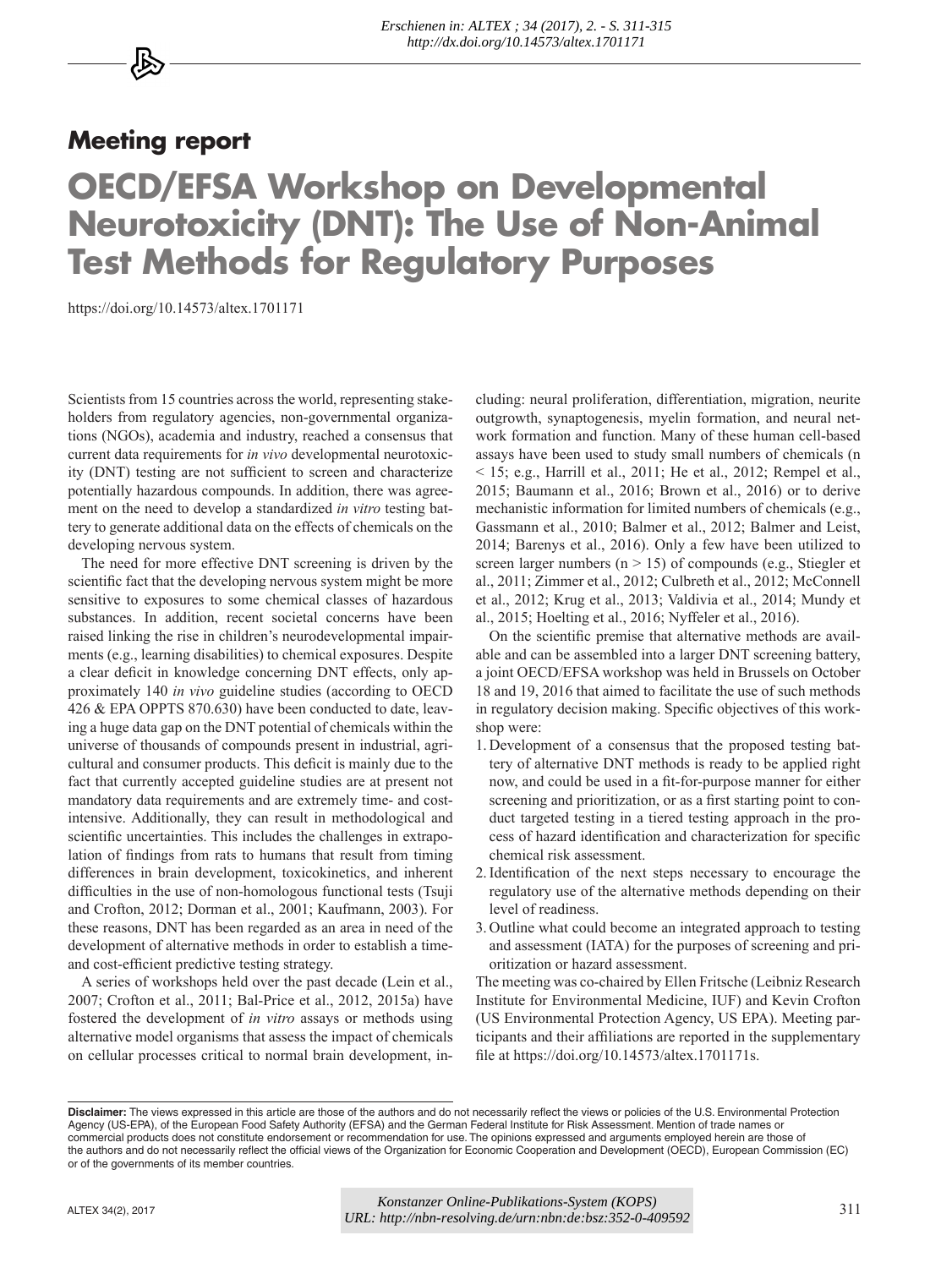The meeting started with a presentation by a speaker from the European Food Safety Authority (EFSA), summarizing the epidemiological evidence for research needs for DNT testing. Despite the evident complexity in the interpretation of epidemiological read-outs, there is sufficient evidence that early-life exposures to some chemicals may result in long-term adverse health consequences for the developing offspring, and that a multidisciplinary approach including experimental toxicological investigations for DNT endpoints is needed. This was followed by a speaker from the US EPA on the history and path forward concerning alternative test methods for DNT, concluding on the readiness to apply DNT *in vitro* assays, the availability of reference chemicals for demonstration of predictability and the availability of open databases for sharing methods and results. The regulatory perspective was introduced by speakers from the US EPA, Danish EPA, German Federal Institute for Risk Assessment (BfR) and European Chemicals Agency (ECHA), who presented current experiences with the US EPA/ OECD DNT guideline testing. This provided a regulatory perspective for a fit-for-purpose DNT testing paradigm, including the use of alternative *in vitro* testing preceding targeted *in vivo* testing. There was consensus amongst the speakers from the different regulatory agencies in support of the implementation of a standardized DNT *in vitro* testing strategy, driven by problem formulation (i.e., screening and prioritization vs. chemical specific hazard identification/characterization).

Speakers from EU and US industries (representing European Crop Protection Association/Crop Life America) re-iterated that there is a strong need for alternative methods for tiered DNT testing to support candidate selection, decision making and Mode of Action (MoA) exploration that identify DNT hazards in a more time- and cost-efficient manner. For regulatory applications, practical scientific issues like quality control, reproducibility, sensitivity, specificity, predictive capability and exposure considerations must be addressed with a test battery when using alternative approaches. There was also agreement that future efforts should include the development of a testing strategy guidance for DNT by OECD.

The value of development and use of adverse outcome pathways (AOPs) for DNT to understand key event (KE) relationships was pointed out by a speaker from the European Commission-Joint Research Centre (EC-JRC). One of the applications of the AOP concept is endpoint selection of DNT assays that increase regulatory confidence, since identifying the causative link between KEs and AOs for DNT provides a mechanistic understanding and increases the scientific confidence in the relevance of the *in vitro* testing battery. The KEs identified in the existing DNT AOPs (AOP-Wiki: [https://aopwiki.org/; Ba](https://aopwiki.org/)l-Price et al., 2015b) could serve as anchors for development of such *in vitro* assays. However, the development of a sufficient number of specific DNT AOPs will take time and should not delay development and implementation of a testing strategy. Therefore, it was suggested that neurodevelopmental processes be utilized as KEs, and thus chemical testing across a potential testing battery could inform AOP-building in the future.

The last talks, given by academic researchers, were geared to set the stage for breakout group discussions. They reviewed the scientific principles of alternative DNT methods to test the fundamental neurodevelopmental processes critical for normal brain development. This was referred to as a "process control" based testing strategy for DNT. In addition, they clearly underlined the regulatory benefit of testing biological processes directly linked to toxicity endophenotypes based on the assumption that nervous system development is impaired when key biological processes are disturbed (Lein et al., 2005; Smirnova et al., 2014). To put this principle into action, a case study was presented for the DNT compound methylmercury that was tested across a large variety of DNT assays covering different neurodevelopmental processes (KEs) and identifying the most sensitive endpoint from those. It was concluded that a complementary *in vitro* testing battery can be conducted in a relevant cell system using human-derived cells, and this would reduce some uncertainties in using an *in vitro* system for regulatory decision making. This statement was supported by the OECDfunded "Report on Integrated Testing Strategies for the identification and evaluation of chemical hazards associated with the developmental neurotoxicity (DNT)" (Fritsche, 2016).

The meeting continued with four breakout groups discussing the following topics that were summarized on day 2 of the workshop.

- 1. The regulatory need for alternative DNT testing (Chair: Roland Solecki, BfR; Rapporteur: Martin Wilks, University of Basel);
- 2. Proposing a draft DNT testing battery (Chair: Antonio Hernandez, University of Granada; Rapporteur: Anna Bal-Price, EC, JRC);
- 3. How can knowledge from new DNT tests contribute to epidemiology and *vice versa* (Chair: Stanley Barone Jr., US EPA; Rapporteur: Marcel Leist, University of Konstanz);
- 4. Implementing a draft DNT testing battery (Chair: Susanne Hougaard Bennekou, Danish EPA; Rapporteur: Elissa Reaves, US-EPA).

There was a clear overall consensus among the workshop participants that DNT is a highly relevant toxicological measure, and that the amount of data generated to date is not sufficient to provide confidence on the safety of the thousands of untested chemicals to which pregnant women, infants and children may be exposed, nor to be informative or supportive of epidemiological observations on neurodevelopmental disturbances.

Since there is no current *a priori* requirement for DNT testing in the EU, there was a consensus of an urgent need for a problem formulation-driven, fit-for-purpose testing paradigm to supply data for risk assessment to support management decisions. Such a testing strategy should be developed and implemented to achieve two aims, conducted simultaneously. The first aim is to begin using the battery of currently available alternative test methods to generate data that could be used to prioritize chemicals for further testing. The second aim is to generate data that informs risk management decisions. Examples would include data on mechanisms of action, or data allowing refinement of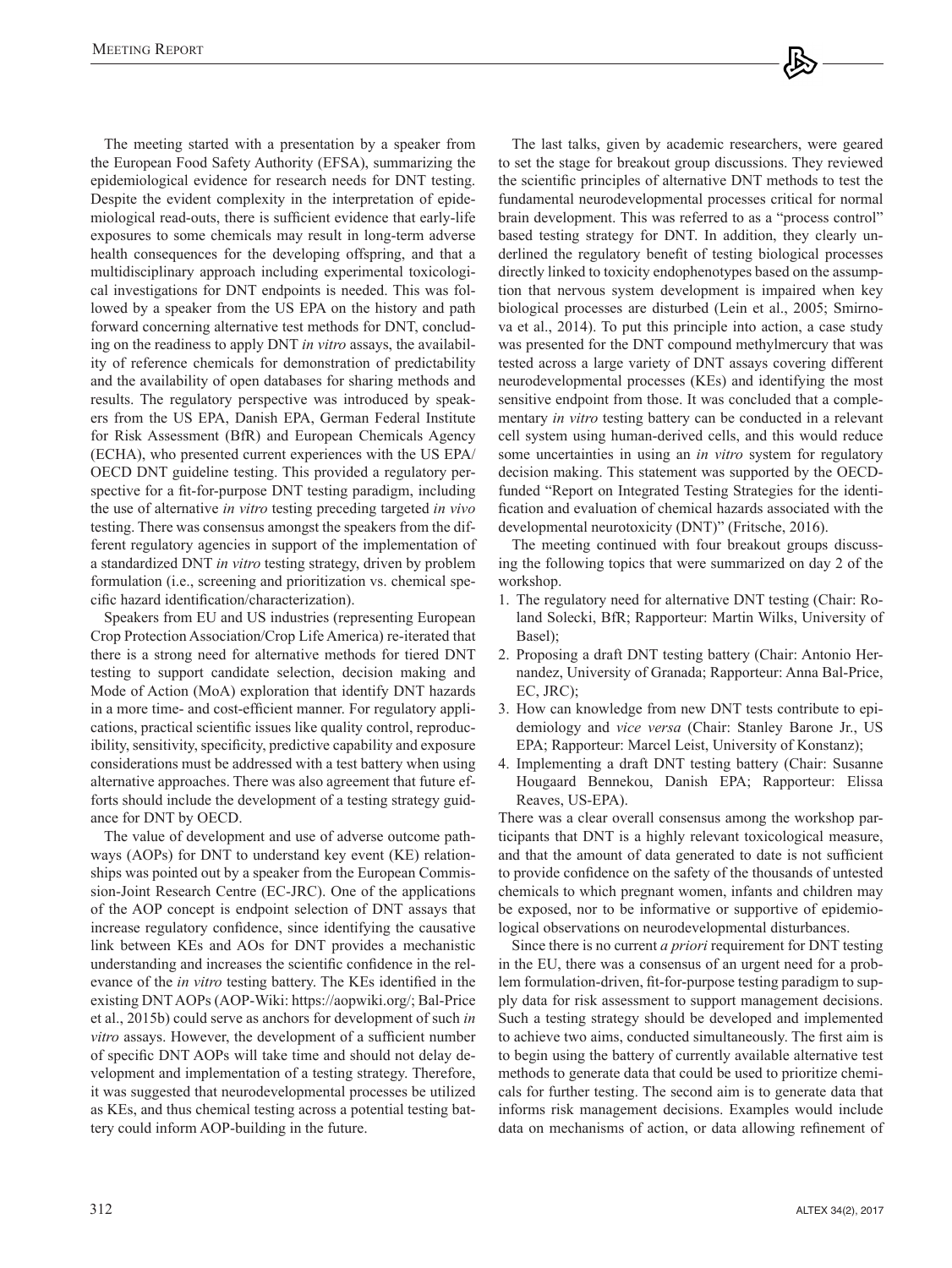

## **Fig. 1: Schematic depiction of the current relationship (October 2016) between readiness of alternative DNT testing methods and the intended regulatory application**

Readiness is here defined as a method that has been established for compound testing purposes with standard operation procedures and that is ready-to-use for further compound testing.

assessment groups in cumulative risk assessment. For this second aim, a solid scientific validation, the generation of OECD guidance and eventually the development of standard data requirements were considered necessary.

Priority for the first aim should be given, where possible, to a human cell-based testing battery covering basic neurodevelopmental processes to be put into place immediately for screening and prioritization purposes. Moving forward, the testing strategy should be flexible, able to incorporate new technologies, and adapt to the different problem formulations. The testing battery should be part of an IATA strategy, and the process should result in an OECD guidance document on DNT. Achieving the second aim will require testing of larger numbers of compounds (e.g., 200-300) as quickly as possible using the process-control strategy in multiple labs, in order to characterize assay performance and build confidence that the battery is suitable for regulatory purposes beyond prioritization and screening. *In vitro* testing must be transparent and standardized following guidance on good cell culture practice (Coecke et al., 2005), including stem cells and stem cell-derived models (Pamies et al., 2017), sharing of protocols and raw data.

This proposal to begin chemical testing for both aims has economic implications, with the highest priority being budget and funding activities. Different scientific organizations, representing regulatory authorities, academia and industry were unanimous in supporting this conclusion. Funding for increased testing of large numbers of chemicals and interlaboratory comparisons of assays is the necessary first step to move forward towards a modern, ethical and predictive new paradigm for testing any potential chemical associated with DNT, which is representing a relevant socio-economic, toxicological measure.

The final question put to the attendees was "Are we there yet? Do we currently have assays that are ready for chemical screening?" The consensus, based on published literature, the EFSA DNT review (Fritsche et al., 2015) and OECD report (Fritsche, 2016), and data presented by the speakers, indicated that the response to this question depends on the problem formulation. Thus, the answer was "yes" for screening and prioritization, since we have already reached a high level of confidence in a number of process-control based assays (Fig. 1). Conversely, the answer for other regulatory needs, such as replacement of animal testing or deriving health-based exposure limits, was "not yet" as one requires more confidence and less uncertainty in the alternative assays (Fig. 1). The task now is to establish performance standards and a testing strategy guidance for an *in vitro* DNT testing battery (consisting of *in vitro* methods and an alternative organism like the zebrafish), followed by challenging not the single assays, but the whole *in vitro* testing battery by compound testing.

Overall, the meeting was successful in generating productive discussions between regulators, academic scientists and industry that led to a consensus on the need, procedure and content of an alternative DNT testing strategy. This was an important step taken towards a novel and efficient DNT testing paradigm for regulatory purposes using *in vitro* methods. Thus, the original ideas brought up by the National Research Council of the US on the future of toxicology (NRC, 2007; Leist et al., 2008) and as outlined in a European roadmap (Leist et al., 2014) are now finally about to be applied to the field of DNT. As confidence in results increases, the domains of regulatory uses will increase and may convince risk managers to implement additional data requirements for DNT testing. The priority now is to establish a concise roadmap that defines the procedures and milestones of this mission.

## **References**

- Balmer, N. V., Weng, M. K., Zimmer, B. et al. (2012). Epigenetic changes and disturbed neural development in a human embryonic stem cell-based model relating to the fetal valproate syndrome. *Hum Mol Genet 21*, 4104-4114. [https://doi.](https://doi) org/10.1093/hmg/dds239
- Balmer, N. V. and Leist, M. (2014). Epigenetics and transcriptomics to detect adverse drug effects in model systems of human development. *Basic Clin Pharmacol Toxicol 115*, 59-68. <https://doi.org/10.1111/bcpt.12203>
- Bal-Price, A., Coecke, S., Costa, L. et al. (2012). Advancing the science of developmental neurotoxicity (DNT): Testing for better safety evaluation. *ALTEX 29*, 202-215. [https://doi.](https://doi) org/10.14573/altex.2012.2.202
- Bal-Price, A., Crofton, K. M., Leist, M. et al. (2015a). International STakeholder NETwork (ISTNET): Creating a developmental neurotoxicity (DNT) testing road map for regulatory purposes. *Arch Toxicol 89*, 269-287. <https://doi.org/10.1007/> s00204-015-1464-2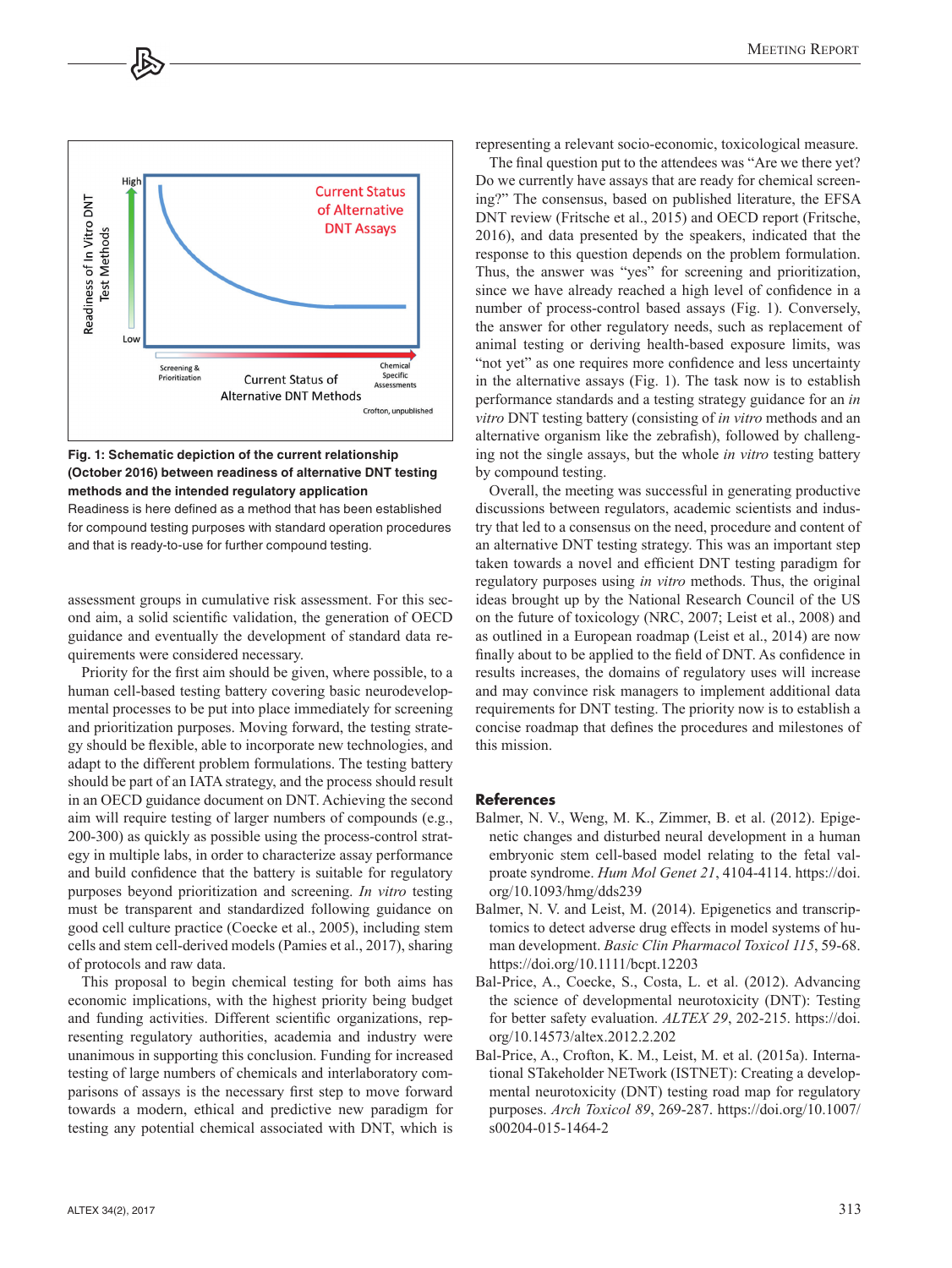- Bal-Price, A., Crofton, K. M., Sachana, M. et al. (2015b). Putative adverse outcome pathways relevant to neurotoxicity. *Crit Rev Toxicol 45*, 83-91. <https://doi.org/10.3109/10408444.20> 14.981331
- Barenys, M., Gassmann, K., Baksmeier, C. et al. (2016). Epigallocatechin gallate (EGCG) inhibits adhesion and migration of neural progenitor cells in vitro. *Arch Toxicol*, in press. [https://](https://doi.org/10.1007/s00204-016-1709-8) [doi.org/10.1007/s00204-016-1709-8](https://doi.org/10.1007/s00204-016-1709-8)
- Baumann, J., Gassmann, K., Masjosthusmann, S. et al. (2016). Comparative human and rat neurospheres reveal species differences in chemical effects on neurodevelopmental key events. *Arch Toxicol 90*, 1415-1427. <https://doi.org/10.1007/> s00204-015-1568-8
- Brown, J. P., Hall, D., Frank, C. L. et al. (2016). Evaluation of a microelectrode array-based assay for neural network ontogeny using training set chemicals. *Toxicol Sci 154*, 126-139. <https://doi.org/10.1093/toxsci/kfw147>
- Coecke, S., Balls, M., Bowe, G. et al. (2005). Guidance on good cell culture practice. A report of the second ECVAM task force on good cell culture practice. *Altern Lab Anim 33*, 261- 287. [https://doi.org/10.1007/978-1-4020-5476-1\\_49](https://doi.org/10.1007/978-1-4020-5476-1_49)
- Crofton, K. M., Mundy, W. R., Lein, P. J. et al. (2011). Developmental neurotoxicity testing: Recommendations for developing alternative methods for the screening and prioritization of chemicals. *ALTEX 28*[, 9-15. https://doi.org/10.14573/](https://doi.org/10.14573/altex.2011.1.009) altex.2011.1.009
- Culbreth, M. E., Harill, J. A., Freudenrich, T. M. et al. (2012). Comparison of chemical-induced changes in proliferation and apoptosis in human and mouse neuroprogenitor cells. *Neurotoxicology 33*[, 1499-1510. https://doi.org/10.1016/j.](https://doi.org/10.1016/j.neuro.2012.05.012) neuro.2012.05.012
- Dorman, D. C., Allen, S. L., Byczkowski, J. Z. et al. (2001). Methods to identify and characterize developmental neurotoxicity for human health risk assessment. III: Pharmacokinetic and pharmacodynamic considerations. *Environ Health Perspect 109, Suppl 1*[, 101-11. https://doi.org/10.1289/](https://doi.org/10.1289/ehp.01109s1101) ehp.01109s1101
- Fritsche, E., Alm, H., Baumann, J. et al. (2015). Literature review on in vitro and alternative developmental neurotoxicity (DNT) testing methods. *EFSA Support Publications 12*, 4. <https://doi.org/10.2903/sp.efsa.2015.EN-778>
- Fritsche, E. (2016). Report on integrated testing strategies for the identification and evaluation of chemical hazards associated with the developmental neurotoxicity (DNT). In Report of the OECD/EFSA workshop on developmental neurotoxicity (DNT): The use of non-animal test methods for regulatory purposes. *OECD Environment, Health and Safety Publications Series on Testing and Assessment 242*. ENV/JM/ [MONO 63. https://www.efsa.europa.eu/sites/default/files/12.](https://www.efsa.europa.eu/sites/default/files/12.FRITSCHE.pdf) FRITSCHE.pdf
- Gassmann, K., Abel, J., Bothe, H. et al. (2010). Species-specific differential AhR expression protects human neural progenitor cells against developmental neurotoxicity of PAHs. *Environ Health Perspect 118*[, 1571-1577. https://doi.org/10.1289/](https://doi.org/10.1289/ehp.0901545) ehp.0901545
- Harrill, J. A., Freudenrich, T. M., Robinette, B. L. and Mundy, W. R. (2011). Comparative sensitivity of human and rat neural cultures to chemical-induced inhibition of neurite outgrowth. *[Toxicol Appl Pharmacol 256](https://doi.org/10.1016/j.taap.2011.02.013)*, 268-80. https://doi. org/10.1016/j.taap.2011.02.013
- He, X., Imanishi, S., Sone, H. et al. (2012). Effects of methylmercury exposure on neuronal differentiation of mouse and human embryonic stem cells. *Toxicol Lett 212*, 1-10. [https://](https://doi.org/10.1016/j.toxlet.2012.04.011) [doi.org/10.1016/j.toxlet.2012.04.011](https://doi.org/10.1016/j.toxlet.2012.04.011)
- Hoelting, L., Klima, S., Karreman, C. et al. (2016). Stem cellderived immature human dorsal root ganglia neurons to identify peripheral neurotoxicants. *Stem Cells Transl Med 5*, 476- 487.<https://doi.org/10.5966/sctm.2015-0108>
- Kaufmann, W. (2003). Current status of developmental neurotoxicity: An industry perspective. *Toxicol Lett 140*, 161-169. [https://doi.org/10.1016/S0378-4274\(02\)00503-9](https://doi.org/10.1016/S0378-4274(02)00503-9)
- Krug, A. K., Balmer, N. V., Matt, F. et al. (2013). Evaluation of a human neurite growth assay as specific screen for developmental neurotoxicants. *Arch Toxicol 87*, 2215-2231. [https://](https://doi.org/10.1007/s00204-013-1072-y) [doi.org/10.1007/s00204-013-1072-y](https://doi.org/10.1007/s00204-013-1072-y)
- Lein, P., Silbergeld, E., Locke, P. and Goldberg, A. M. (2005). In vitro and other alternative approaches to developmental neurotoxicity testing (DNT). *Environ Toxicol Pharmacol 19*, 735-744. <https://doi.org/10.1016/j.etap.2004.12.035>
- Lein, P., Locke, P. and Goldberg, A. (2007). Meeting report: Alternatives for developmental neurotoxicity testing. *Environ Health Perspect 115*[, 764-768. https://doi.org/10.1289/](https://doi.org/10.1289/ehp.9841) ehp.9841
- Leist, M., Hartung, T. and Nicotera, P. (2008). The dawning of a new age of toxicology. *ALTEX 25*, 103-114. https://doi. [org/10.14573/altex.2008.2.103](https://doi.org/10.14573/altex.2008.2.103)
- Leist, M., Hasiwa, N., Rovida, C. et al. (2014). Consensus report on the future of animal-free systemic toxicity testing. *ALTEX 31*, 341-356. <https://doi.org/10.14573/altex.1406091>
- McConnell, E. R., McClain, M. A., Ross, J. et al. (2012). Evaluation of multi-well microelectrode arrays for neurotoxicity screening using a chemical training set. *Neurotoxicology 33*, 1048-1057.<https://doi.org/10.1016/j.neuro.2012.05.001>
- Mundy, W. R., Padilla, S., Breier, J. M. et al. (2015). Expanding the test set: Chemicals with potential to disrupt mammalian brain development. *Neurotoxicol Teratol 52(Pt A),* 25-35. <https://doi.org/10.1016/j.ntt.2015.10.001>
- NRC National Research Council (2007). *Toxicity Testing in the 21st Century: A Vision and a Strategy*. London: The National Academies Press.<https://doi.org/10.17226/11970>
- Nyffeler, J., Karreman, C., Leisner, H. et al. (2016). Design of a high-throughput human neural crest cell migration assay to indicate potential developmental toxicants. *ALTEX 34*, 75-94. <https://doi.org/10.14573/altex.1605031>
- Pamies, D., Bal-Price, A., Simeonov, A. et al. (2017). Good cell culture practice for stem cells and stem-cell-derived models. *ALTEX 34*, 95-132.<https://doi.org/10.14573/altex.1607121>
- Rempel, E., Hölting, L., Waldmann, T. et al. (2015). A transcriptome-based classifier to identify developmental toxicants by stem cell testing: Design, validation and optimization for